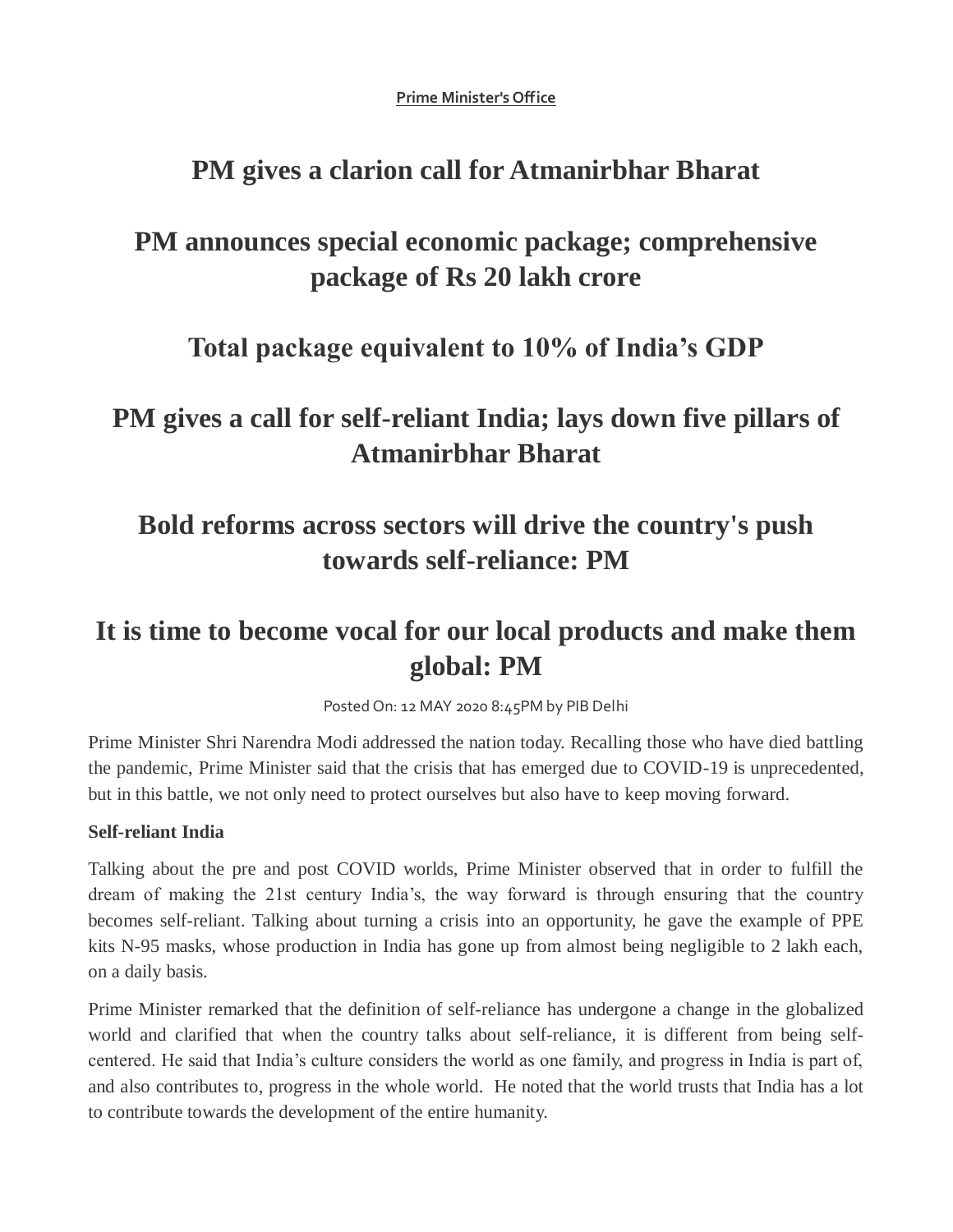#### **Five pillars of a self-reliant India**

Recalling the devastation in Kutch after the earthquake, Prime Minister said that through determination and resolve, the area was back on its feet. A similar determination is needed to make the country selfreliant.

He said that a self-reliant India will stand on five pillars viz. Economy, which brings in quantum jump and not incremental change; Infrastructure, which should become the identity of India; System, based on 21st century technology driven arrangements; Vibrant Demography, which is our source of energy for a self-reliant India; and Demand, whereby the strength of our demand and supply chain should be utilized to full capacity. He underlined the importance of strengthening all stakeholders in the supply chain to increase, as well as fulfill, the demand.

#### **Atmanirbhar Bharat Abhiyaan**

Prime Minister announced a special economic package and gave a clarion call for Atmanirbhar Bharat. He noted that this package, taken together with earlier announcements by the government during COVID crisis and decisions taken by RBI, is to the tune of Rs 20 lakh crore, which is equivalent to almost 10% of India's GDP. He said that the package will provide a much needed boost towards achieving 'Atmanirbhar Bharat'.

Prime Minister observed that the package will also focus on land, labour, liquidity and laws. It will cater to various sections including cottage industry, MSMEs, labourers, middle class, industries, among others. He informed that the details of the contours of the package will be provided by the Finance Minister from tomorrow, in the coming few days.

Talking about the positive impact of reforms like JAM trinity and others, brought about in the last six years, Prime Minister said that several bold reforms are needed to make the country self-reliant, so that the impact of crisis such as COVID, can be negated in future. These reforms include supply chain reforms for agriculture, rational tax system, simple and clear laws, capable human resource and a strong financial system. These reforms will promote business, attract investment, and further strengthen Make in India.

Prime Minister remarked that self-reliance will prepare the country for tough competition in the global supply chain, and it is important that the country wins this competition. The same has been kept in mind while preparing the package. It will not only increase efficiency in various sectors but also ensure quality.

Highlighting their contribution to the country, Prime Minister said that the package will also focus on empowering the poor, labourers, migrants, etc., both from organized and unorganized sectors.

He observed that the crisis has taught us the importance of local manufacturing, local market and local supply chains. All our demands during the crisis were met 'locally'. Now, its time to be vocal about the local products and help these local products become global, he said.

#### **Living with COVID**